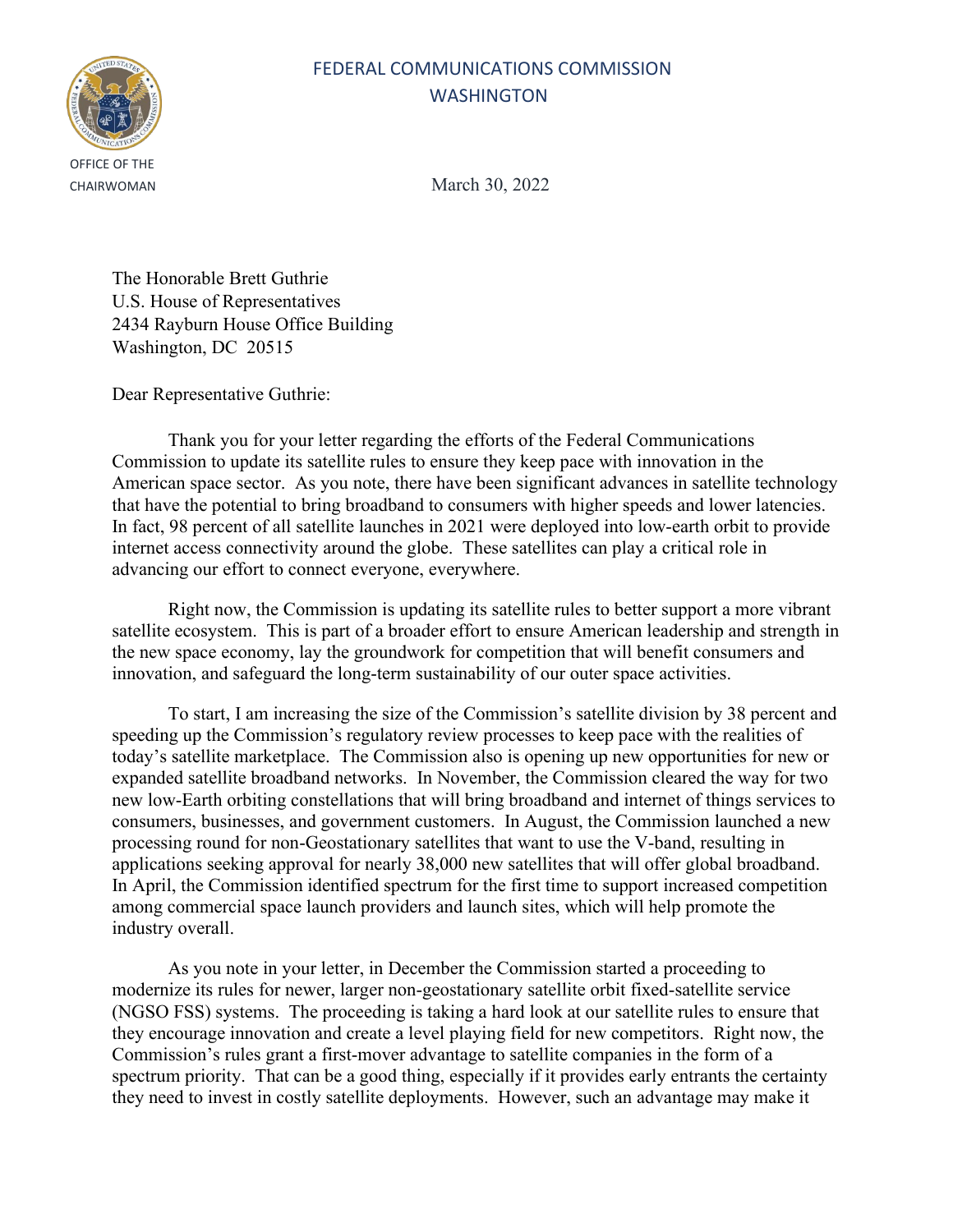## Page 2—The Honorable Brett Guthrie

more difficult for new competitors to enter this space. The Commission's rulemaking asks questions about whether it should sunset that first-mover advantage after some time, so that our rules reward investment while also creating the opportunity for new entrants to achieve a level playing field. The rulemaking also seeks comment on how to improve spectrum sharing and coordination between satellite operators.

Comments are due on March 25, 2022, with reply comments due on April 25, 2022. I look forward to the record that develops in this proceeding and to working with you on these important issues. In the meantime, I have asked that your letter be inserted into the record of the proceeding.

Please let me know if you have any further questions.

Sincerely,

Syrmu Remmume

Jessica Rosenworcel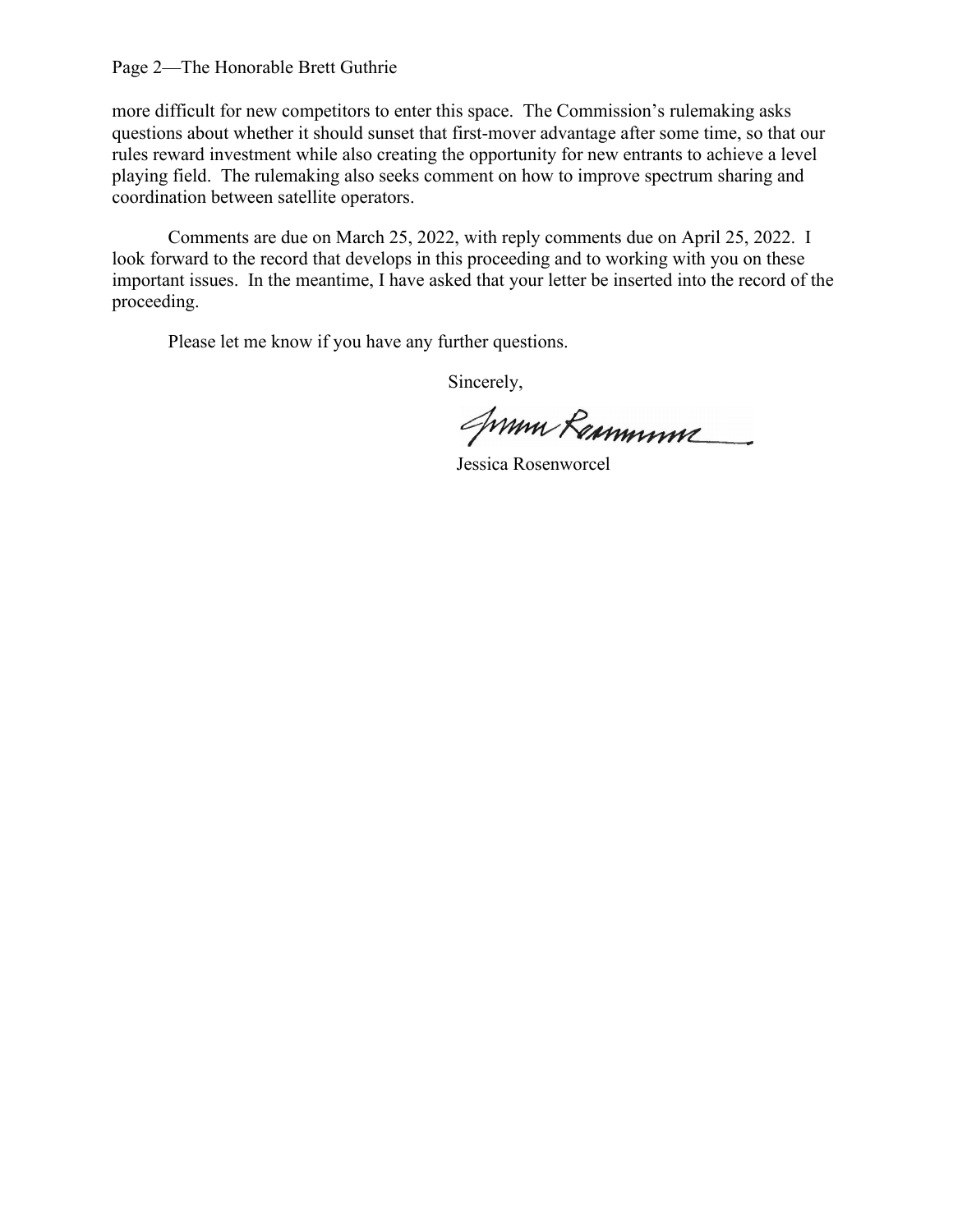## FEDERAL COMMUNICATIONS COMMISSION WASHINGTON



CHAIRWOMAN March 30, 2022

The Honorable Doris Matsui U.S. House of Representatives 2311 Rayburn House Office Building Washington, DC 20515

Dear Representative Matsui:

Thank you for your letter regarding the efforts of the Federal Communications Commission to update its satellite rules to ensure they keep pace with innovation in the American space sector. As you note, there have been significant advances in satellite technology that have the potential to bring broadband to consumers with higher speeds and lower latencies. In fact, 98 percent of all satellite launches in 2021 were deployed into low-earth orbit to provide internet access connectivity around the globe. These satellites can play a critical role in advancing our effort to connect everyone, everywhere.

Right now, the Commission is updating its satellite rules to better support a more vibrant satellite ecosystem. This is part of a broader effort to ensure American leadership and strength in the new space economy, lay the groundwork for competition that will benefit consumers and innovation, and safeguard the long-term sustainability of our outer space activities.

To start, I am increasing the size of the Commission's satellite division by 38 percent and speeding up the Commission's regulatory review processes to keep pace with the realities of today's satellite marketplace. The Commission also is opening up new opportunities for new or expanded satellite broadband networks. In November, the Commission cleared the way for two new low-Earth orbiting constellations that will bring broadband and internet of things services to consumers, businesses, and government customers. In August, the Commission launched a new processing round for non-Geostationary satellites that want to use the V-band, resulting in applications seeking approval for nearly 38,000 new satellites that will offer global broadband. In April, the Commission identified spectrum for the first time to support increased competition among commercial space launch providers and launch sites, which will help promote the industry overall.

As you note in your letter, in December the Commission started a proceeding to modernize its rules for newer, larger non-geostationary satellite orbit fixed-satellite service (NGSO FSS) systems. The proceeding is taking a hard look at our satellite rules to ensure that they encourage innovation and create a level playing field for new competitors. Right now, the Commission's rules grant a first-mover advantage to satellite companies in the form of a spectrum priority. That can be a good thing, especially if it provides early entrants the certainty they need to invest in costly satellite deployments. However, such an advantage may make it